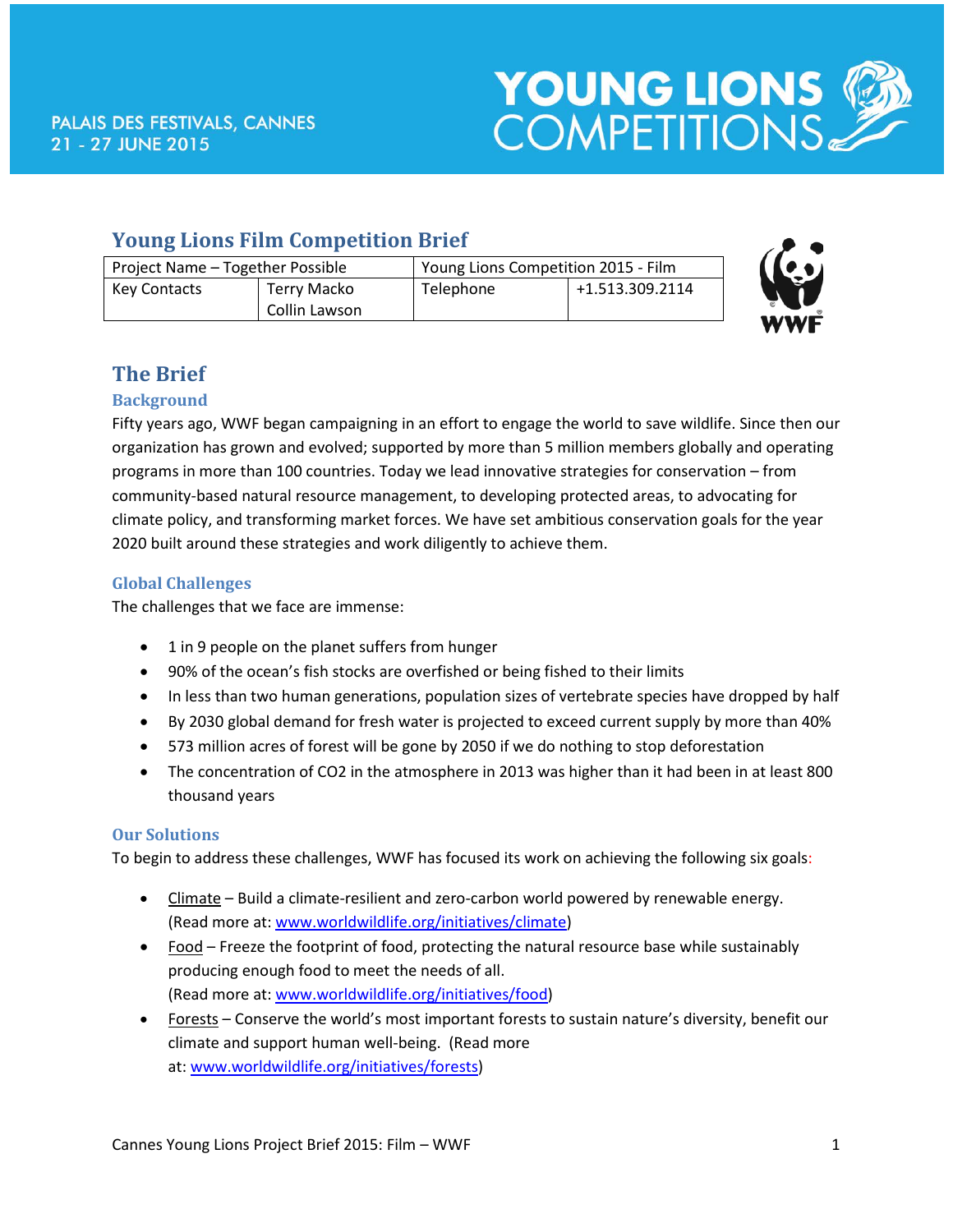- Fresh Water Measurably improve the sustainability of freshwater systems in the world's major river basins. (Read more at: [www.worldwildlife.org/initiatives/fresh-water\)](http://www.worldwildlife.org/initiatives/fresh-water)
- Oceans Achieve sustainable fisheries to meet the needs of people and nature and protect vulnerable marine habitats and species. (Read more at: [www.worldwildlife.org/initiatives/oceans\)](http://www.worldwildlife.org/initiatives/oceans)
- Wildlife Ensure that populations of the most ecologically, economically and culturally important species are restored and thriving in the wild. (Read more at: [www.worldwildlife.org/initiatives/species\)](http://www.worldwildlife.org/initiatives/species)

#### **Audience Insight**

While WWF is making progress, lasting solutions to these challenges are bigger than any one person or organization. We need millions of individuals to step forward and engage in the process, yet the scope and scale of these challenges feel insurmountable when viewed through the eyes of one individual. When the whole planet is under threat, people are left feeling helpless as to how they can contribute and skeptical about whether any real difference can be made.

#### **Brand Platform: Together Possible**

Progress lies in embracing the fact that we are all connected – understanding that we can't tackle the planet's biggest conservation challenges alone, but together we can. WWF is a convening force that brings together individuals, scientists, companies and governments into a community that is committed to taking action to protect the future of life on our planet. This year, WWF is launching a brand platform to celebrate the amazing things that can be achieved when people work together.

#### **The Task**

We would like you to create a film that brings the idea of Together Possible to life. It needs to work hard to deliver on three different levels:

- 1) Builds awareness of one or more global challenges/WWF solutions listed on page one of the brief (no preference will be given to the number of challenge(s)/solution(s) that are addressed in the film, participants can chose one or many);
- 2) Inspires individuals to take action in addressing these challenge(s); and
- 3) Sparks an urge to engage in something bigger by actively participating in the process.

Films shouldn't focus on WWF as the solution to the problem(s), but rather *how individuals come together* and the amazing things that are possible when *people do come together* to shape a better future.

#### **Key Message**

Together, we can accomplish amazing things and tackle the biggest, most challenging global threats to life on the planet.

#### *Call to Action*

Join WWFs global community of people who together are reshaping the future of life on the planet.

*Target Audience*  Individuals ages 18-34